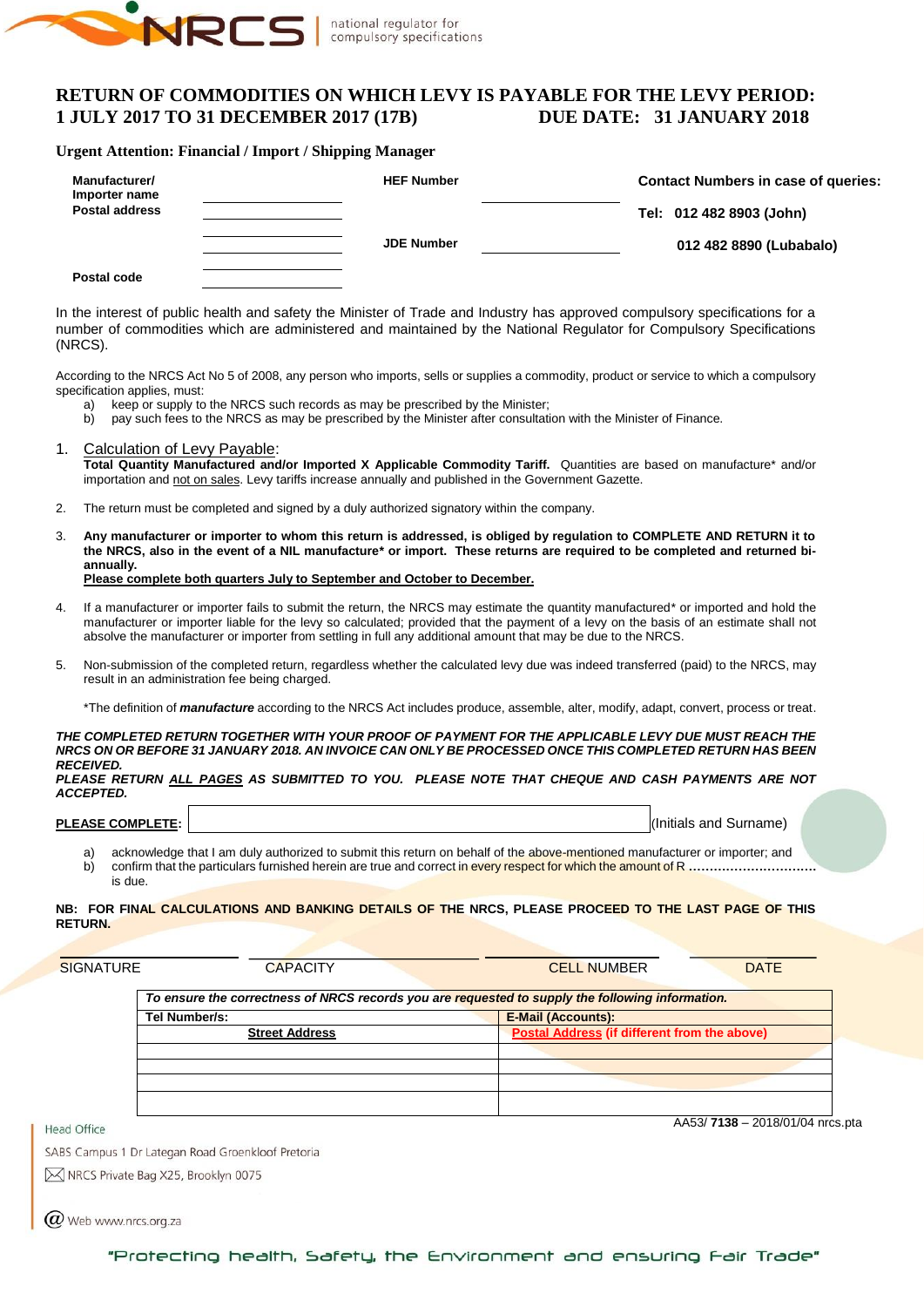#### BU 7138 / July to December 2017 (17B) **FOOD AND ASSOCIATED INDUSTRIES**

Page 1 of 4

# **PLEASE NOTE: TOTAL QUANTITY TO BE ROUNDED OFF TO THE NEXT FULL UNIT**

| Code | Description of commodity                                                                         |           | Quantity<br>Manufactured<br>Jul to Sep | Quantity<br>Imported<br>Jul to Sep | Quantity<br>Manufactured<br>Oct to Dec | Quantity<br>Imported<br>Oct to Dec | <b>Total</b> | Unit     | <b>Tariff</b>          | Levy payable |  |
|------|--------------------------------------------------------------------------------------------------|-----------|----------------------------------------|------------------------------------|----------------------------------------|------------------------------------|--------------|----------|------------------------|--------------|--|
| 5710 | Canned crustaceans - Imports                                                                     | (VC 8014) |                                        |                                    |                                        |                                    |              | 1 000 kg | R724,00                |              |  |
| 5711 | Canned fish and canned fish products (other than<br>$fish$ paste) – Imports                      | (VC 8014) |                                        |                                    |                                        |                                    |              | 1 000 kg | <b>Sliding scale D</b> |              |  |
| 5712 | Canned fish and canned fish products (other than<br>$fish$ paste) – RSA products                 | (VC 8014) |                                        |                                    |                                        |                                    |              | 1 000 kg | <b>Sliding scale D</b> |              |  |
| 5714 | Canned marine molluscs (other than abalone)<br>– Imports                                         | (VC 8014) |                                        |                                    |                                        |                                    |              | 1000 kg  | R657.00                |              |  |
| 5715 | Canned marine molluscs (other than abalone)<br>$-$ RSA products                                  | (VC 8014) |                                        |                                    |                                        |                                    |              | 1 000 kg | R657.00                |              |  |
| 5716 | Canned meat and canned meat products - Imports                                                   | (VC 8019) |                                        |                                    |                                        |                                    |              | 1 000 kg | <b>Sliding scale A</b> |              |  |
| 5717 | Canned meat and canned meat products<br>$-$ RSA products                                         | (VC8019)  |                                        |                                    |                                        |                                    |              | 1000 kg  | <b>Sliding scale A</b> |              |  |
| 5719 | Fish paste - Imports                                                                             | (VC 8014) |                                        |                                    |                                        |                                    |              | 1000 kg  | R <sub>155.00</sub>    |              |  |
| 5720 | Fish paste - RSA products                                                                        | (VC 8014) |                                        |                                    |                                        |                                    |              | 1 000 kg | R <sub>155.00</sub>    |              |  |
| 5721 | Frozen fish and frozen fish products - Imports                                                   | (VC 8017) |                                        |                                    |                                        |                                    |              | 1 000 kg | <b>Sliding scale B</b> |              |  |
| 5722 | Frozen fish and frozen fish products $-$ RSA products (VC 8017)                                  |           |                                        |                                    |                                        |                                    |              | 1 000 kg | <b>Sliding scale B</b> |              |  |
| 5725 | Frozen unpackaged (loose) fish and ungutted,<br>boxed fish - RSA products & Imports              | (VC 8017) |                                        |                                    |                                        |                                    |              | 1 000 kg | Sliding scale C        |              |  |
| 5727 | Frozen marine molluscs and frozen marine mollusc<br>products (other than mussels) - Imports      | (VC 8017) |                                        |                                    |                                        |                                    |              | 1 000 kg | R671.00                |              |  |
| 5728 | Frozen marine molluscs and frozen marine mollusc<br>products (other than mussels) - RSA products | (VC 8017) |                                        |                                    |                                        |                                    |              | 1000 kg  | R671.00                |              |  |
| 5730 | Frozen rock lobster tails, leg and breast meat<br>-RSA products                                  | (VC 8020) |                                        |                                    |                                        |                                    |              | 10 kg    | <b>Sliding scale G</b> |              |  |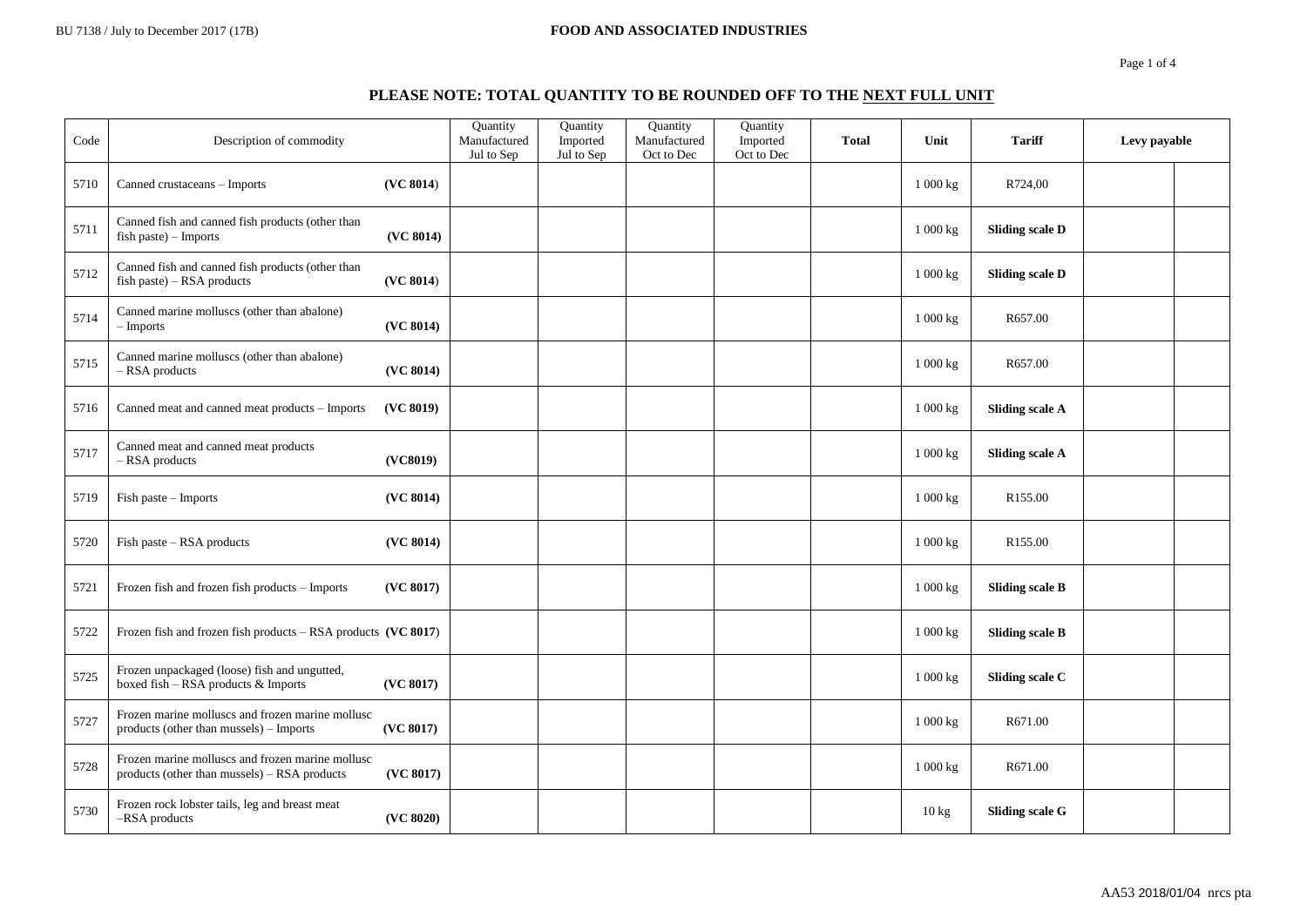| Code | Description of commodity                                                       | <b>Ouantity</b><br>Manufactured<br>Jul to Sep | Quantity<br>Imported<br>Jul to Sep | Quantity<br>Manufactured<br>Oct to Dec | Quantity<br>Imported<br>Oct to Dec | <b>Total</b> | Unit     | <b>Tariff</b>          | Levy payable |  |
|------|--------------------------------------------------------------------------------|-----------------------------------------------|------------------------------------|----------------------------------------|------------------------------------|--------------|----------|------------------------|--------------|--|
| 5748 | Frozen rock lobster tails, leg and breast meat -<br>(VC8020)<br><b>Imports</b> |                                               |                                    |                                        |                                    |              | 10 kg    | <b>Sliding scale G</b> |              |  |
| 5734 | Frozen whole rock lobster, cooked and uncooked - RSA<br>(VC 8020)<br>products  |                                               |                                    |                                        |                                    |              | 30 kg    | <b>Sliding scale G</b> |              |  |
| 5749 | Frozen whole rock lobster, cooked and uncooked -<br>(VC 8020)<br>Imports       |                                               |                                    |                                        |                                    |              | 30 kg    | <b>Sliding scale G</b> |              |  |
| 5736 | Smoked snoek - RSA products<br>(VC 8021)                                       |                                               |                                    |                                        |                                    |              | 1 000 kg | R222.00                |              |  |
| 5739 | Frozen shrimps, prawns and langoustines - Imports (VC 8031)                    |                                               |                                    |                                        |                                    |              | 1 000 kg | <b>Sliding scale E</b> |              |  |
| 5740 | Frozen shrimps, prawns and langoustines -<br>(VC 8031)<br>RSA products         |                                               |                                    |                                        |                                    |              | 1 000 kg | <b>Sliding scale E</b> |              |  |
| 5741 | (VC 8031)<br>Frozen crabs - Imports                                            |                                               |                                    |                                        |                                    |              | 1 000 kg | R148.00                |              |  |
| 5742 | Frozen crabs - RSA products<br>(VC8031)                                        |                                               |                                    |                                        |                                    |              | 1000 kg  | R <sub>148.00</sub>    |              |  |
| 5743 | Frozen cephalopods - RSA products<br>(VC 8017)                                 |                                               |                                    |                                        |                                    |              | 1 000 kg | <b>Sliding scale F</b> |              |  |
| 5744 | Frozen cephalopods - Imports<br>(VC 8017)                                      |                                               |                                    |                                        |                                    |              | 1 000 kg | <b>Sliding scale F</b> |              |  |
| 5745 | (VC 8017)<br>Frozen mussels - Imports                                          |                                               |                                    |                                        |                                    |              | 1 000 kg | <b>Sliding scale H</b> |              |  |
| 5746 | Frozen mussels - RSA products<br>(VC 8017)                                     |                                               |                                    |                                        |                                    |              | 1 000 kg | <b>Sliding scale H</b> |              |  |
| 5751 | Canned abalone - Imports<br>(VC 8014)                                          |                                               |                                    |                                        |                                    |              | 1 000 kg | R897.00                |              |  |
| 5752 | Canned abalone - RSA products<br>(VC 8014)                                     |                                               |                                    |                                        |                                    |              | 1 000 kg | R897.00                |              |  |
| 5753 | (VC 9001)<br>Live Aquacultured Abalone                                         |                                               |                                    |                                        |                                    |              | 1000kg   | R433.00                |              |  |
| 5754 | (VC 9104)<br>Live lobster                                                      |                                               |                                    |                                        |                                    |              | 1000kg   | R501.00                |              |  |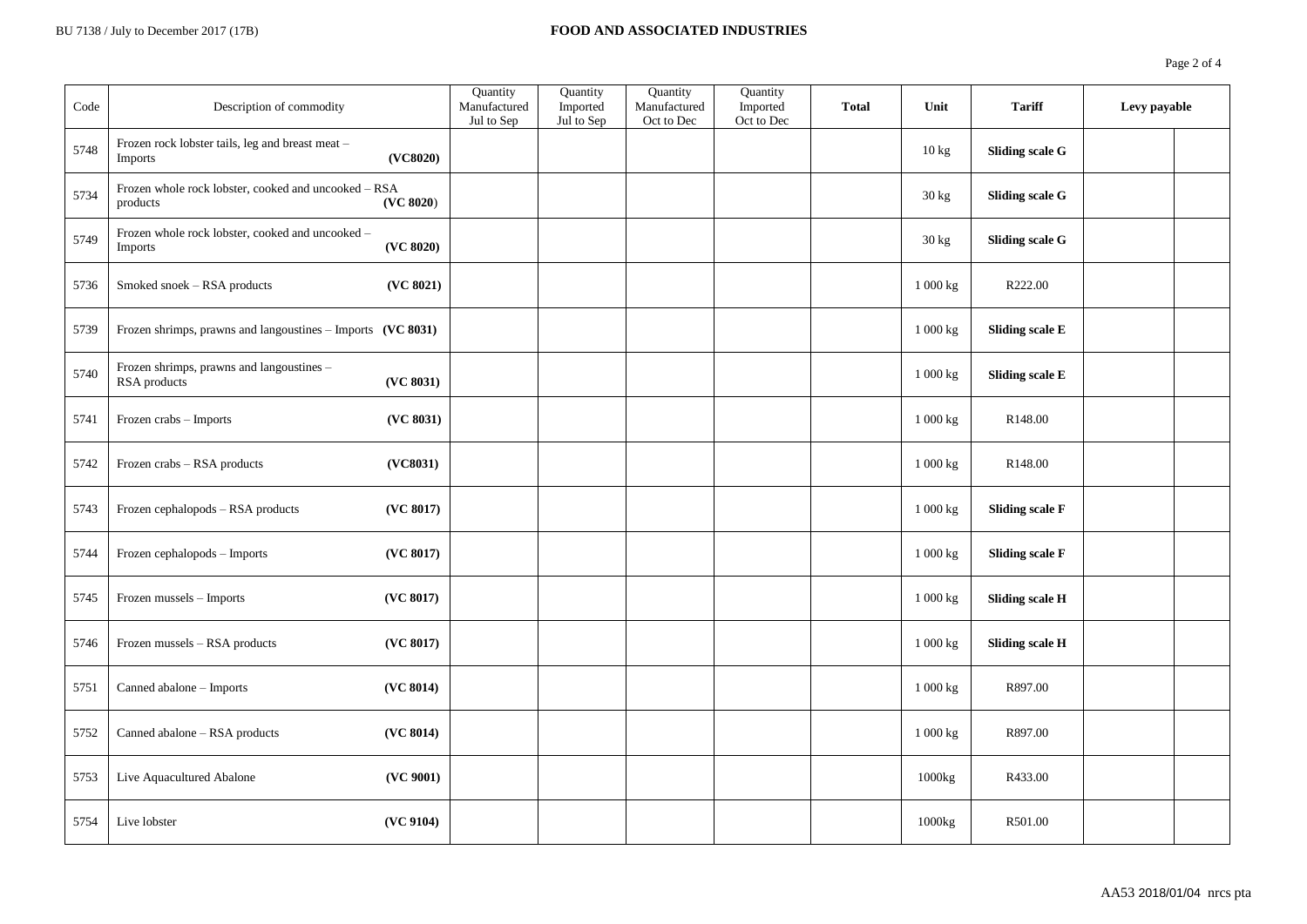# **SLIDING SCALES – A TO H TARIFFS PER UNIT PLEASE NOTE: TOTAL QUANTITY TO BE ROUNDED OFF TO THE NEXT FULL UNIT.**

| <b>SLIDING SCALE A</b>                                                                                                                                                                                                           | <b>SLIDING SCALE B</b>                                                                                                                                                                                                       |
|----------------------------------------------------------------------------------------------------------------------------------------------------------------------------------------------------------------------------------|------------------------------------------------------------------------------------------------------------------------------------------------------------------------------------------------------------------------------|
| R766,00 per unit for 1st ten (10) units;<br>R222,00 per unit for 11th to 60th unit;<br>R196,00 per unit for 61st to 1 000th unit;<br>R 94,00 per unit for each subsequent unit.                                                  | R694,00 per unit for 1st ten (10) units;<br>R158,00 per unit for 11th to 60th unit;<br>R 39,30 per unit for 61st to 560th unit;<br>R 24,40 per unit for 561st to 2 560th unit;<br>R 17,00 per unit for each subsequent unit. |
| 1 Unit = $1\ 000\ kg$                                                                                                                                                                                                            | 1 Unit = $1\ 000\ kg$                                                                                                                                                                                                        |
| <b>SLIDING SCALE C</b>                                                                                                                                                                                                           | <b>SLIDING SCALE D</b>                                                                                                                                                                                                       |
| $R414,00$ per unit for 1st ten $(10)$ units;<br>R 94,00 per unit for 11th to 60th unit;<br>R 22,30 per unit for 61st to 560th unit;<br>R 14,85 per unit for 561st to 2 560th unit;<br>R 10,15 per unit for each subsequent unit. | R750,00 per unit for 1st ten (10) units;<br>R313,00 per unit for 11th to 60th unit;<br>R 85,00 per unit for 61st to 560th unit;<br>R 56,20 per unit for each subsequent unit.                                                |
| 1 Unit = $1\ 000\ kg$                                                                                                                                                                                                            | 1 Unit = $1\ 000\ kg$                                                                                                                                                                                                        |
| <b>SLIDING SCALE E</b>                                                                                                                                                                                                           | <b>SLIDING SCALE F</b>                                                                                                                                                                                                       |
| R1 055,00 per unit for 1st two (2) units;<br>R942,00 per unit for 3rd to 12th unit;<br>R264,00 per unit for each subsequent unit.                                                                                                | R700,00 per unit for 1st ten (10) units;<br>R135,00 per unit for each subsequent unit.                                                                                                                                       |
| 1 Unit = $1\ 000\ kg$                                                                                                                                                                                                            | 1 Unit = $1000 kg$                                                                                                                                                                                                           |
| <b>SLIDING SCALE G</b>                                                                                                                                                                                                           | <b>SLIDING SCALE H</b>                                                                                                                                                                                                       |
| R308,00 per unit for 1st ten (10) units;<br>R 13,50 per unit for each subsequent unit.                                                                                                                                           | R631,00 per unit for 1st twenty (20) units;<br>R246,00 per unit for each subsequent unit.                                                                                                                                    |
| 1 Unit = $10$ kg or $30$ kg                                                                                                                                                                                                      | 1 Unit = $1000 \text{ kg}$                                                                                                                                                                                                   |